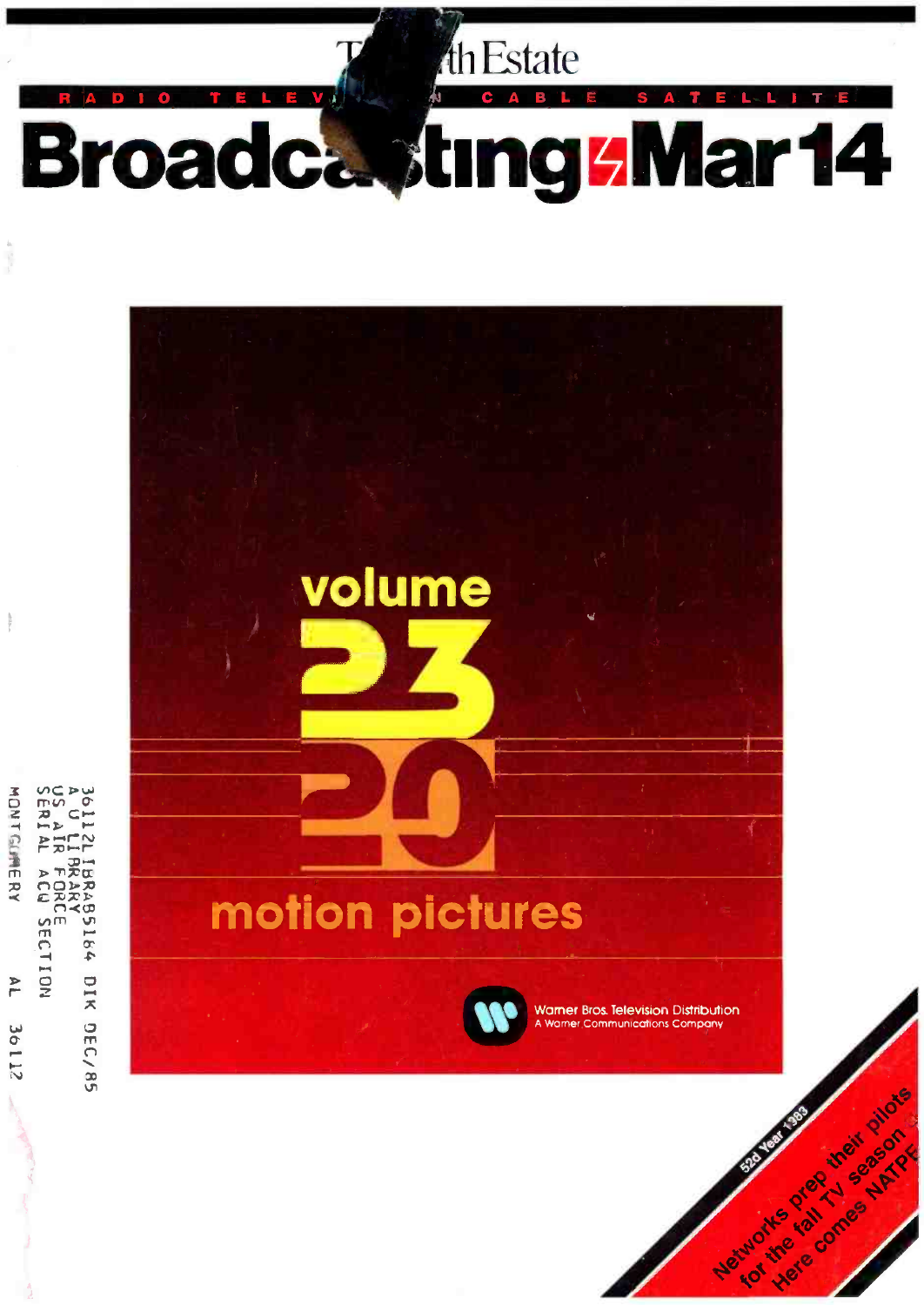# E DID IT! TWICE!

We looked for a way television and radio stations  $\text{could really INTERACT with their audiences - not}$ just letters and call-ins  $-$  but with tomorrow's truly INTERACTIVE BROADCASTING, where members of the audience actually cause things to happen right on the air! And we did it! Twice! Recognize these?



If you do, skip over to the next page. ..all the new stuff we're doing is over there. But if "TV- POWWW!" and TELEPHONE POLL are news to you, read on. We'll fill you in, and then you can read the next page about all the new stuff.

1. "TV-POWWW!" is a video game. . .actually a special adaptation of the best video game on the market, Mattel's Intellivision® We've adapted it so when a station puts the game on the air, a viewer can call on the telephone and make the game do its thing by just saying "Powww!" at the right time. From homes anywhere in the coverage area people can say "Powww!" and hit a target, throw a ball, throw a punch or shoot down invaders from outer space. ..with more games coming all the time. (Next page, remember ?)

2. TELEPHONE POLL is a telephone poll. . . but untouched by human hands! A station, (radio or television), asks its audience a question, like:

- Have you ever been the victim of a violent crime? Yes or No?
- Are you For or Against capital punishment?
- Boxing should be outlawed. Agree or Disagree?

People call in. No local charge, no 900 number. The phone is answered automatically by a SYNTHESIZED VOICE, not a tape recording, and they're asked to vote. The vote is instantly recorded and tallied with all the others  $$ hundreds of them an hour  $-$  and a click of a switch puts the results on the television screen and produces a voice synthesized announcement of the count, in totals and percentages! With not one phone operator on duty!

We could tell you we do all this with magic, but state -of- the -art microprocessing does the job. "TV-POWWW!" and TELEPHONE POLL are space-age engineering  $-$  small, easy to install units that are simple to operate. Just hook them up and you're in business!

## THAT'S WHAT WE DID. HOW DID WE DO?

Great! Over 100 stations in 10 countries have played "TV-POWWW!" They use it as part of movie presentations, on talk shows and kid's shows and sport shows. Daily, weekly, across the board, weekends, prime access, late night.

And, although it has only been available since September, we've already delivered 92 units of TELEPHONE POLL! It has proved to be the absolute best and easiest way to get an instant reading of the public pulse!

With TELEPHONE POLL, WXYZ in Detroit is Number 1 in the time slot with their 4 to 5 pm talk show that asks questions ranging from "Should drunk drivers go to jail?" to "Have you ever had an extramarital affair?"

KERO -NBC in Bakersfield, California put TELEPHONE POLL to work in their local news show and went from a 21 rating /35 share to a 25 rating/42 share. . . against the ABC Evening News and CBS with Dan Rather!

And. . . since banks, department stores and grocery chains love the idea of locally oriented opinion polling, TELEPHONE POLL means rating points plus money in the bank!

# HAT'S HOW WE DID. WHO'D WE DO IT FOR?

Hopefully, you.

We'd like to add you to our list of subscribers from all over the country, and all over the world.